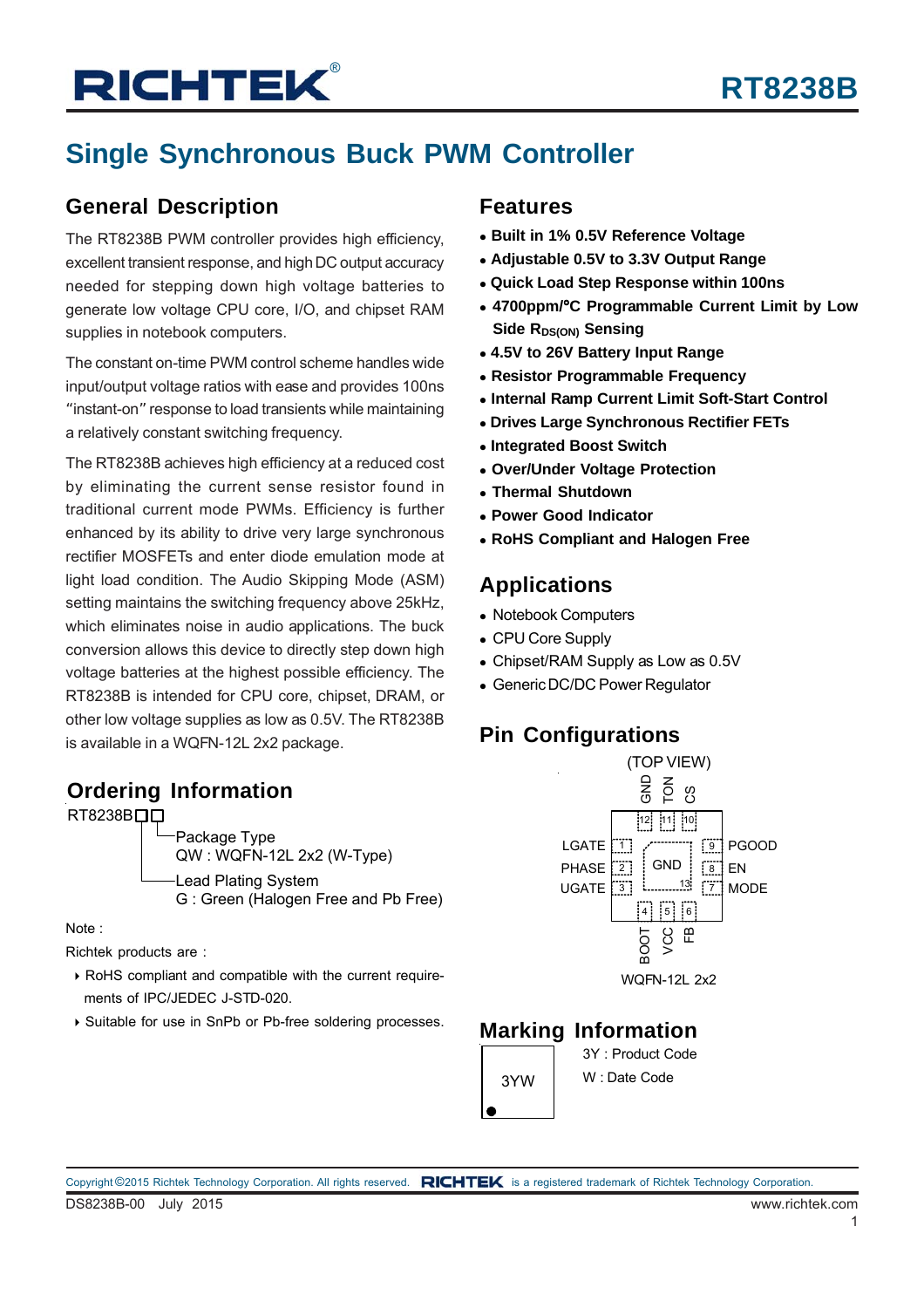

# **Typical Application Circuit**



# **Functional Pin Description**

| Pin No.                 | <b>Pin Name</b> | <b>Pin Function</b>                                                                                                                                                                                      |  |  |
|-------------------------|-----------------|----------------------------------------------------------------------------------------------------------------------------------------------------------------------------------------------------------|--|--|
| 1                       | <b>LGATE</b>    | Gate Drive Output for Low Side External MOSFET.                                                                                                                                                          |  |  |
| 2                       | <b>PHASE</b>    | External Inductor Connection Pin for PWM Converter. It behaves as the current<br>sense comparator input for Low Side MOSFET R <sub>DS(ON)</sub> sensing and reference<br>voltage for on time generation. |  |  |
| 3                       | <b>UGATE</b>    | Gate Drive Output for High Side External MOSFET.                                                                                                                                                         |  |  |
| 4                       | <b>BOOT</b>     | Supply Input for High Side Driver. Connect through a capacitor to the floating<br>node (PHASE) pin.                                                                                                      |  |  |
| 5                       | <b>VCC</b>      | Control Voltage Input. Provides the power for the buck controller, the low side<br>driver and the bootstrap circuit for high side driver. Bypass to GND with a $1\mu$ F<br>ceramic capacitor.            |  |  |
| 6                       | FB              | $V_{\text{OUT}}$ Feedback Input. Connect FB to a resistive voltage divider from $V_{\text{OUT}}$ to<br>GND to adjust the output from 0.5V to 3.3V                                                        |  |  |
| 7                       | <b>MODE</b>     | Pull down to GND for Forced CCM Mode.<br>Pull up to 2.5V for Audio Skipping Mode (ASM).<br>Pull up to 5V for Diode Emulation Mode (DEM).                                                                 |  |  |
| 8                       | <b>EN</b>       | PWM Chip Enable. Pull low to GND to disable the PWM.                                                                                                                                                     |  |  |
| 9                       | <b>PGOOD</b>    | Open Drain Power Good Indicator. High impedance indicates power is good.                                                                                                                                 |  |  |
| 10                      | <b>CS</b>       | Current Limit Threshold Setting Input. Connect a setting resistor to GND and the<br>current limit threshold is equal to 1/10 of the voltage at this pin.                                                 |  |  |
| 11                      | <b>TON</b>      | On-time Setting. Connect a resistor between this pin and V <sub>IN</sub> .                                                                                                                               |  |  |
| 12,<br>13 (Exposed Pad) | <b>GND</b>      | Ground. The exposed pad must be soldered to a large PCB and connected to<br>GND for maximum power dissipation.                                                                                           |  |  |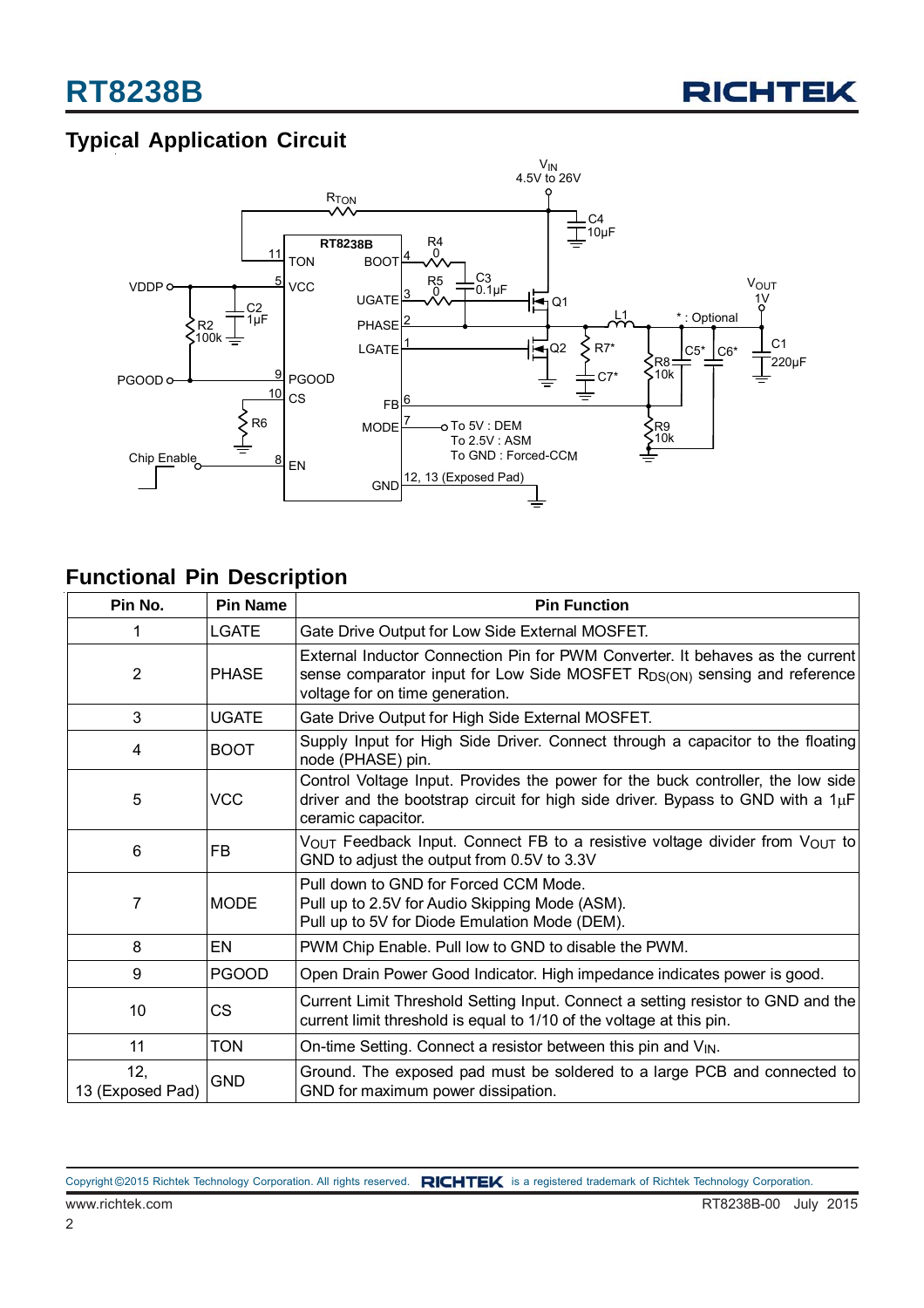# **Function Block Diagram**

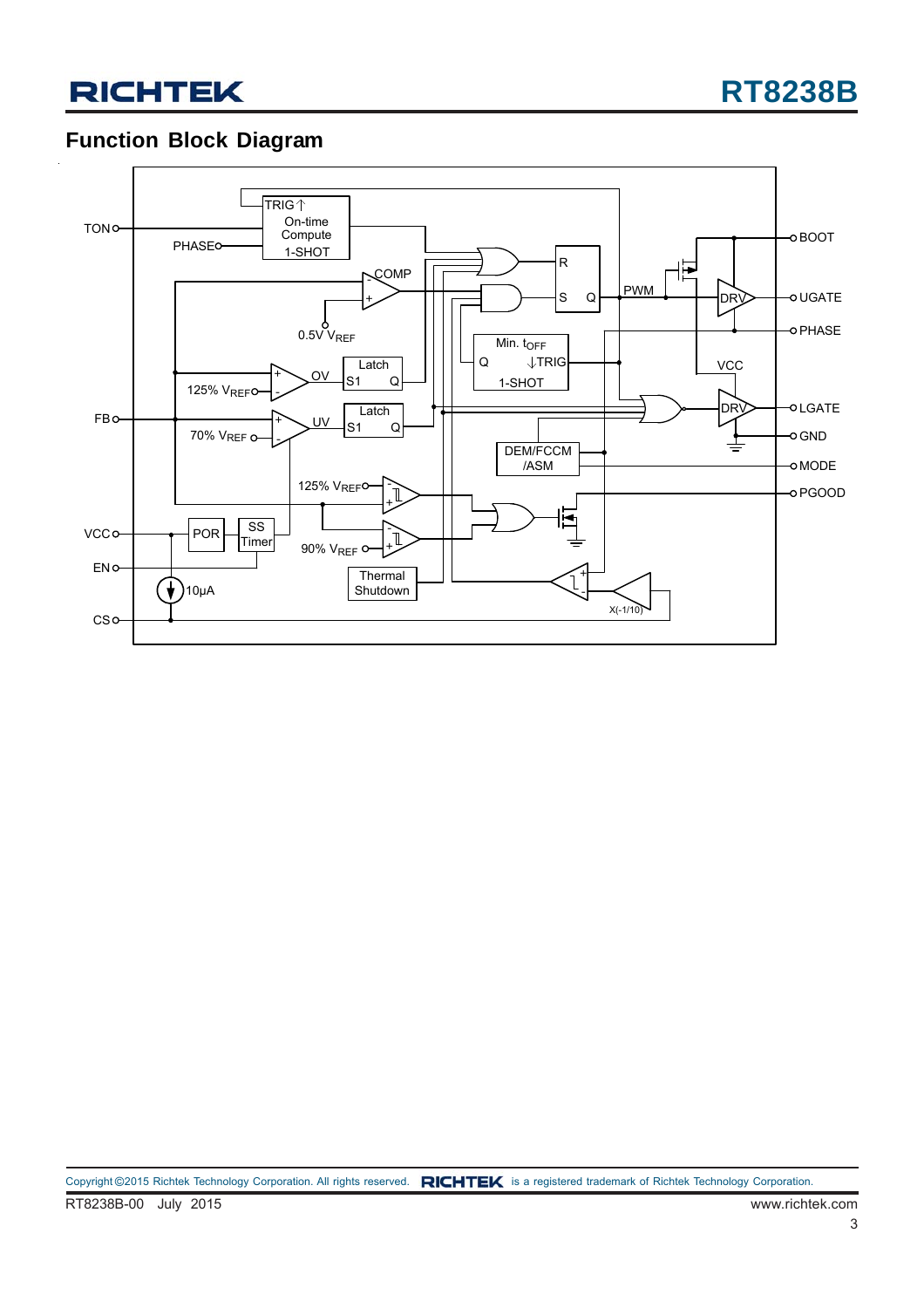

#### **Absolute Maximum Ratings**  $(Note 1)$

| $\bullet$ PHASE to GND                         |  |
|------------------------------------------------|--|
|                                                |  |
|                                                |  |
| • UGATE to PHASE                               |  |
|                                                |  |
|                                                |  |
| $\bullet$ LGATE to GND                         |  |
|                                                |  |
|                                                |  |
| • Power Dissipation, $P_D @ T_A = 25^{\circ}C$ |  |
|                                                |  |
| • Package Thermal Resistance (Note 2)          |  |
|                                                |  |
|                                                |  |
|                                                |  |
|                                                |  |
| • ESD Susceptibility (Note 3)                  |  |
|                                                |  |
|                                                |  |
|                                                |  |

#### **Recommended Operating Conditions**  $(Note 4)$

|                                  | --- 4.5V to 26V                     |
|----------------------------------|-------------------------------------|
|                                  | - 4.5V to 5.5V                      |
| • Junction Temperature Range --- | $-40^{\circ}$ C to 125 $^{\circ}$ C |
| • Ambient Temperature Range ---  | $-40^{\circ}$ C to 85 $^{\circ}$ C  |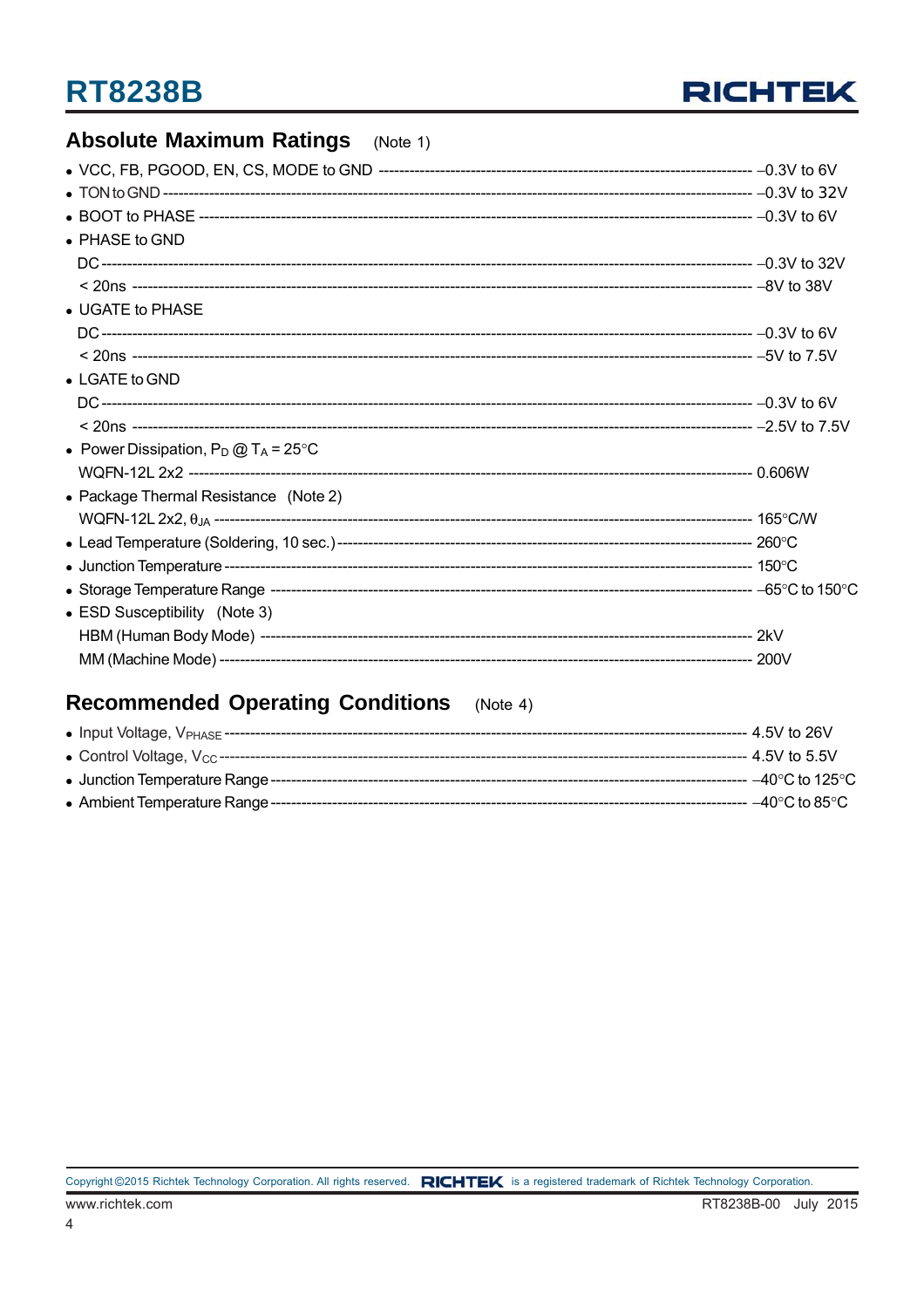### **Electrical Characteristics**

(V<sub>CC</sub> = 5V, V<sub>IN</sub> = 15V, V<sub>EN</sub> = 5V, V<sub>MODE</sub> = 5V, R<sub>TON</sub> = 500k $\Omega$ , T<sub>A</sub> = 25°C, unless otherwise specified)

| <b>Parameter</b>                                  | Symbol                   | <b>Test Conditions</b>                                   | Min                      | <b>Typ</b> | <b>Max</b> | Unit            |
|---------------------------------------------------|--------------------------|----------------------------------------------------------|--------------------------|------------|------------|-----------------|
| <b>PWM Controller</b>                             |                          |                                                          |                          |            |            |                 |
| V <sub>CC</sub> Quiescent Supply Current   IQ     |                          | FB forced above the regulation<br>point, $V_{EN}$ = 5V   | $- -$                    | 0.5        | 1.25       | mA              |
| V <sub>CC</sub> Shutdown Current                  | <b>I</b> SHDN            | V <sub>CC</sub> Current, V <sub>EN</sub> = 0V            | --                       |            | 1          | μA              |
| <b>TON Operating Current</b>                      |                          | $R_{\text{TON}}$ = 500k $\Omega$                         | $-$                      | 30         |            | μA              |
| <b>TON Shutdown Current</b>                       |                          | $R_{\text{TON}}$ = 500k $\Omega$                         | $\overline{\phantom{a}}$ | --         | 1          | $\mu$ A         |
| <b>CS Shutdown Current</b>                        |                          | CS pull to GND                                           | --                       |            | 1          | μA              |
| FB Error Comparator<br><b>Threshold Voltage</b>   |                          | $V_{CC}$ = 4.5 o 5.5V, DEM                               | 495                      | 500        | 505        | mV              |
| FB Input Bias Current                             |                          | $V_{FB} = 0.5V$                                          | $-1$                     | 0.1        | 1.         | μA              |
| Output Voltage Range                              |                          |                                                          | 0.5                      | --         | 3.3        | $\vee$          |
| On-Time                                           |                          | $V_{IN}$ = 15V, $V_{PHASE}$ = 1.25V,<br>$V_{MODE} = 0V$  | 267                      | 334        | 401        | ns              |
| Minimum Off-Time                                  |                          | $V_{MODE} = 0V$ , FB = 0.45V                             | 250                      | 400        | 550        | ns              |
| <b>Current Sensing Threshold</b>                  |                          |                                                          |                          |            |            |                 |
| <b>CS Source Current</b>                          |                          | $V_{CS}$ = 0.5V to 2V                                    | $\boldsymbol{9}$         | 10         | 11         | $\mu$ A         |
| <b>CS Source Current TC</b>                       |                          | On the basis of 25°C                                     | $- -$                    | 4700       | --         | ppm/°C          |
| Zero Crossing Threshold                           |                          | $V_{\text{MODE}}$ >1.8V, Phase - GND                     | $-10$                    |            | 5          | mV              |
| <b>ASM Min Frequency</b>                          |                          | $V_{MODE} = 2.5V$                                        | $- -$                    | 25         |            | kHz             |
| <b>Protection Function</b>                        |                          |                                                          |                          |            |            |                 |
| <b>Current Limit Threshold</b>                    |                          | $GND - PHASE, V_{CS} = 1V$                               | 85                       | 100        | 115        | mV              |
| <b>UVP Threshold</b>                              |                          | UVP Detect, FB Falling Edge                              | 60                       | 70         | 80         | $\%$            |
| <b>OVP Threshold</b>                              |                          | OVP Detect, FB Rising Edge                               | 120                      | 125        | 130        | $\%$            |
| OV Fault Delay                                    |                          | FB forced above OV threshold                             | $--$                     | 5          |            | $\mu$ S         |
| V <sub>CC</sub> Power On Reset (POR)<br>Threshold |                          | <b>Rising Edge</b>                                       | 3.7                      | 3.9        | 4.2        | $\vee$          |
| POR Threshold Hysteresis                          |                          |                                                          | $\overline{\phantom{a}}$ | 100        | --         | mV              |
| <b>Current Limit Ramp at Soft</b><br>Start        |                          | Enable to current limit threshold =<br>50 <sub>m</sub> V | $-$                      | 900        | --         | $\mu$ s         |
| <b>UV Blank Time</b>                              |                          | From EN signal going high                                | $-$                      | 4.5        | --         | ms              |
| <b>Thermal Shutdown</b>                           | T <sub>SD</sub>          |                                                          | $-1$                     | 150        | --         | $\rm ^{\circ}C$ |
| Thermal Shutdown Hysteresis                       | $\Delta$ T <sub>SD</sub> |                                                          | $- -$                    | 10         | --         | $\rm ^{\circ}C$ |
| <b>Driver On-Resistance</b>                       |                          |                                                          |                          |            |            |                 |
| <b>UGATE Driver Source</b>                        | <b>RUGATEsr</b>          | BOOT - PHASE forced to 5V,<br><b>UGATE High State</b>    | --                       | 2.5        | 5          | Ω               |
| <b>UGATE Driver Sink</b>                          | <b>RUGATEsk</b>          | BOOT - PHASE forced to 5V,<br><b>UGATE Low State</b>     | $-1$                     | 1.5        | 3          | Ω               |
| <b>LGATE Driver Source</b>                        | <b>RLGATEsr</b>          | <b>LGATE High State</b>                                  | $-$                      | 2.5        | 5          | Ω               |
| <b>LGATE Driver Sink</b>                          | <b>RLGATEsk</b>          | <b>LGATE Low State</b>                                   | $--$                     | 0.8        | 1.5        | $\Omega$        |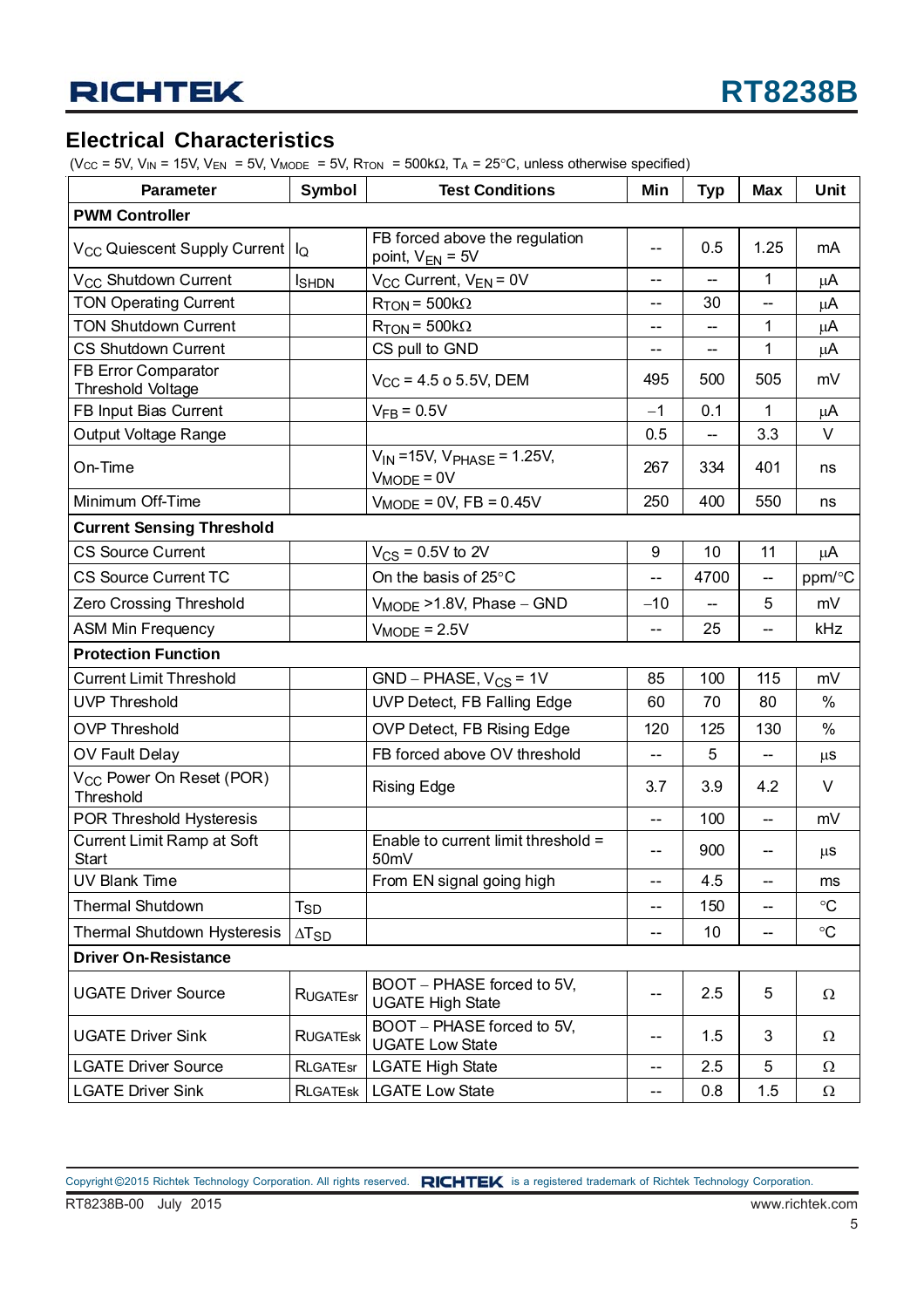# **RT8238B**



| <b>Parameter</b>                                     |            | <b>Symbol</b>   | <b>Test Conditions</b>                                   | Min                | <b>Typ</b> | <b>Max</b> | Unit          |  |
|------------------------------------------------------|------------|-----------------|----------------------------------------------------------|--------------------|------------|------------|---------------|--|
| Dead Time                                            |            |                 | LGATE Rising ( $V_{\text{PHASE}}$ = 1.5V)                | --                 | 30         | --         | ns            |  |
|                                                      |            |                 | <b>UGATE Rising</b>                                      | --                 | 30         | --         |               |  |
| Internal Boost Charging<br>Switch on Resistance      |            |                 | V <sub>CC</sub> to BOOT, 10mA                            |                    |            | 80         | Ω             |  |
| <b>EN Threshold</b>                                  |            |                 |                                                          |                    |            |            |               |  |
| Enable<br>Threshold<br>Voltage                       | Logic-High | V <sub>IH</sub> |                                                          | 1.2                | $- -$      |            | $\vee$        |  |
|                                                      | Logic-Low  | VIL             |                                                          |                    |            | 0.4        |               |  |
| <b>Mode Threshold</b>                                |            |                 |                                                          |                    |            |            |               |  |
| <b>DEM Threshold</b>                                 |            |                 |                                                          | $V_{\rm CC}$ – 0.5 | $-$        | --         | V             |  |
| <b>ASM Threshold</b>                                 |            |                 |                                                          | 1.8                | $-$        | 2.9        | $\vee$        |  |
| <b>FCCM Threshold</b>                                |            |                 |                                                          |                    | --         | 0.4        | V             |  |
| PGOOD (upper side threshold decided by OV threshold) |            |                 |                                                          |                    |            |            |               |  |
| Trip Threshold (falling)                             |            |                 | Measured at FB, with respect to<br>reference             | $-13$              | $-10$      | $-7$       | $\%$          |  |
| Trip Threshold Hysteresis                            |            |                 |                                                          |                    | 3          | --         | $\frac{0}{0}$ |  |
| <b>Fault Propagation Delay</b>                       |            |                 | Falling edge, FB forced<br>below<br>PGOOD trip threshold |                    | 2.5        | --         | μS            |  |
| <b>Output Low Voltage</b>                            |            |                 | $ISINK = 1mA$                                            |                    | --         | 0.4        | $\vee$        |  |
| Leakage Current                                      |            |                 | High state, forced to 5V                                 |                    |            | 1          | μA            |  |

**Note 1.** Stresses listed as the above "Absolute Maximum Ratings" may cause permanent damage to the device. These are stress ratings, Functional operation of the device at these or any other conditions beyond those indicated in the operational sections of the specifications is not implied. Exposure to absolute maximum rating conditions for extended periods may remain possibility to affect device reliability.

- **Note 2.**  $\theta_{JA}$  is measured in natural convection at  $T_A = 25^\circ \text{C}$  on a low-effective thermal conductivity test board of JEDEC 51-3 thermal measurement standard.
- **Note 3.** Devices are ESD sensitive. Handling precaution is recommended.
- **Note 4.** The device is not guaranteed to function outside its operating conditions.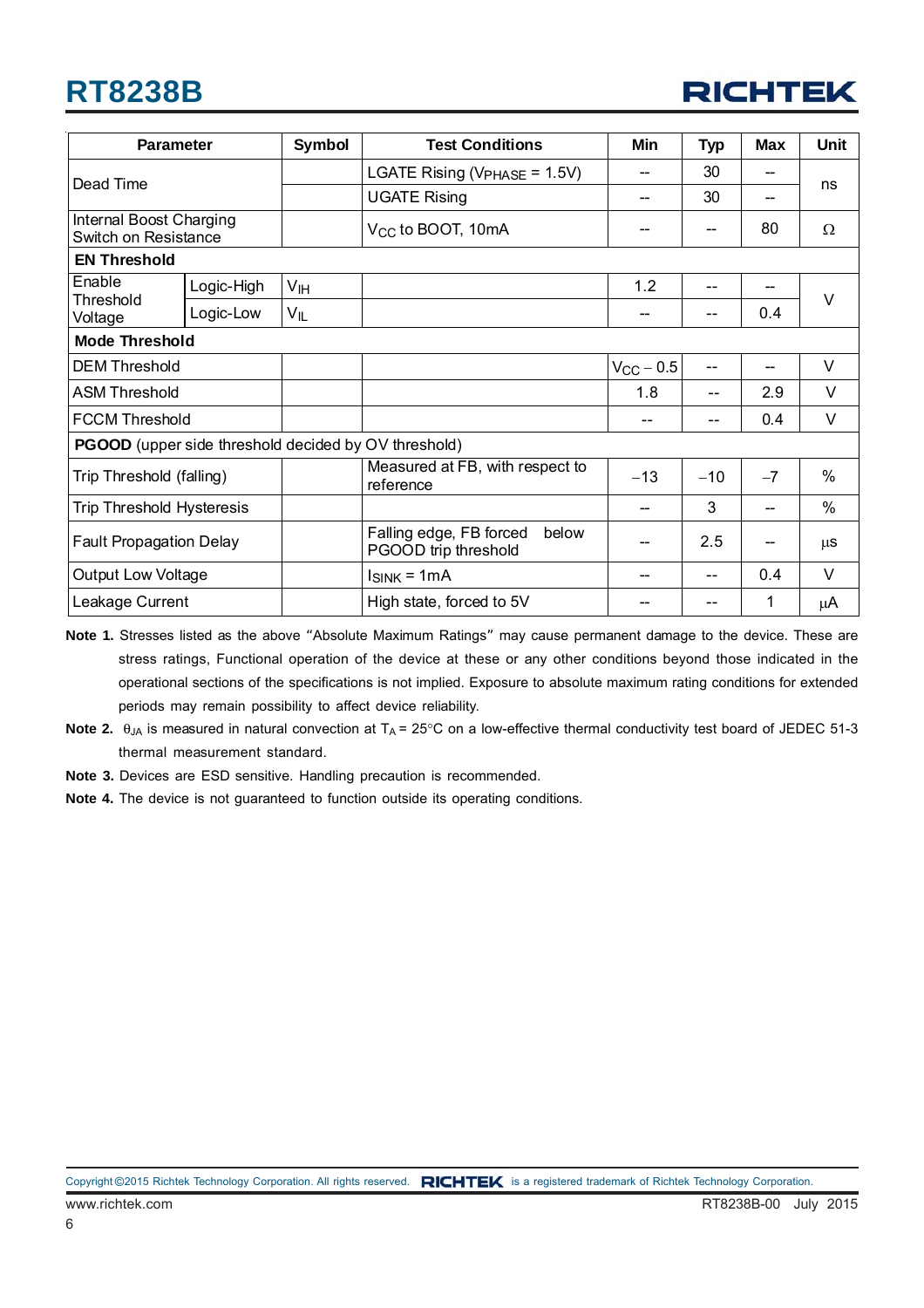# **Typical Operating Characteristics**









**Switching Frequency vs. R<sub>TON</sub> Resistance** 



**Switching Frequency vs. Load Current**



Copyright ©2015 Richtek Technology Corporation. All rights reserved. RICHTEK is a registered trademark of Richtek Technology Corporation.

RT8238B-00 July 2015 www.richtek.com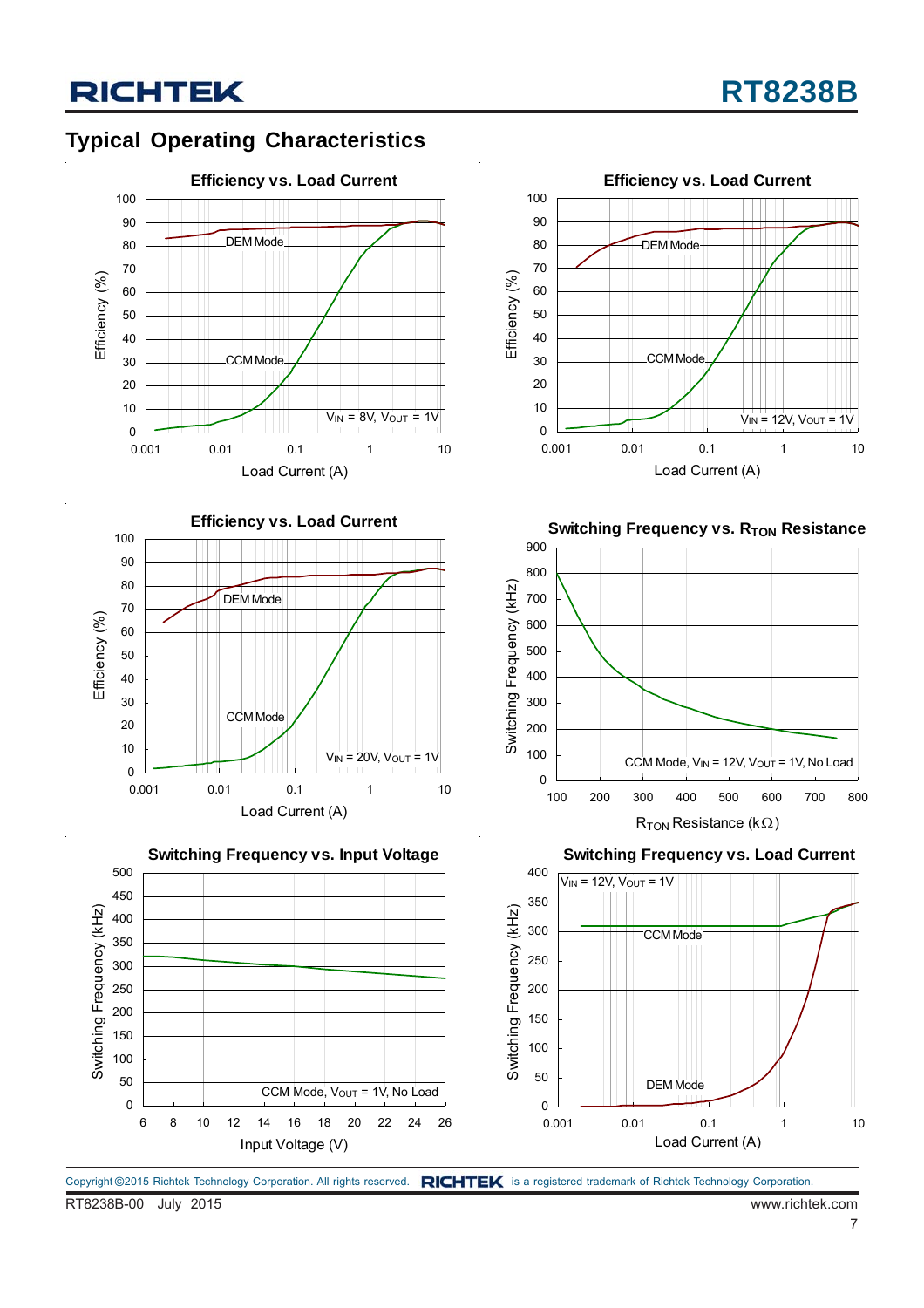# **RT8238B**





www.richtek.com **RT8238B-00** July 2015 Copyright ©2015 Richtek Technology Corporation. All rights reserved. RICHTEK is a registered trademark of Richtek Technology Corporation.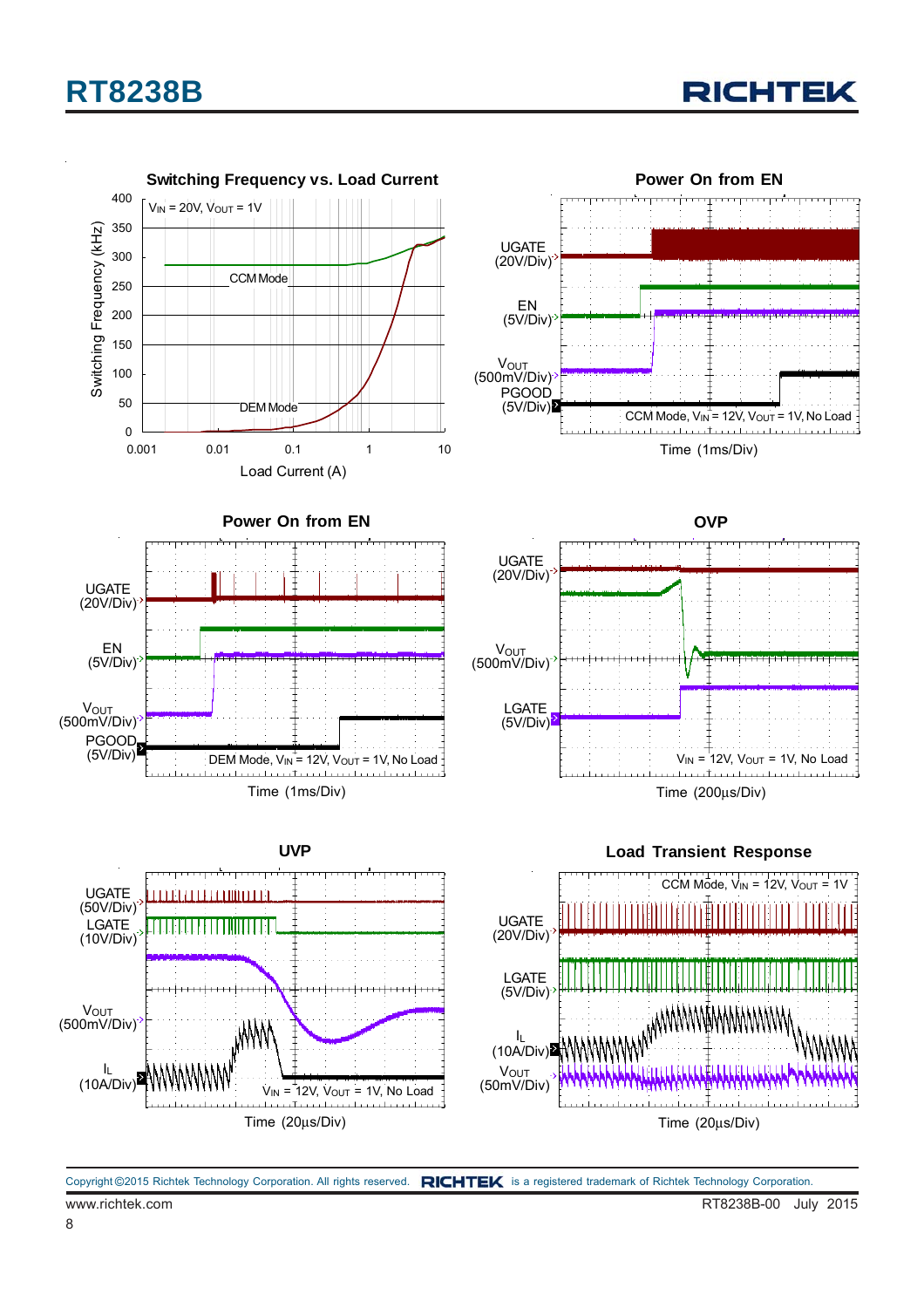

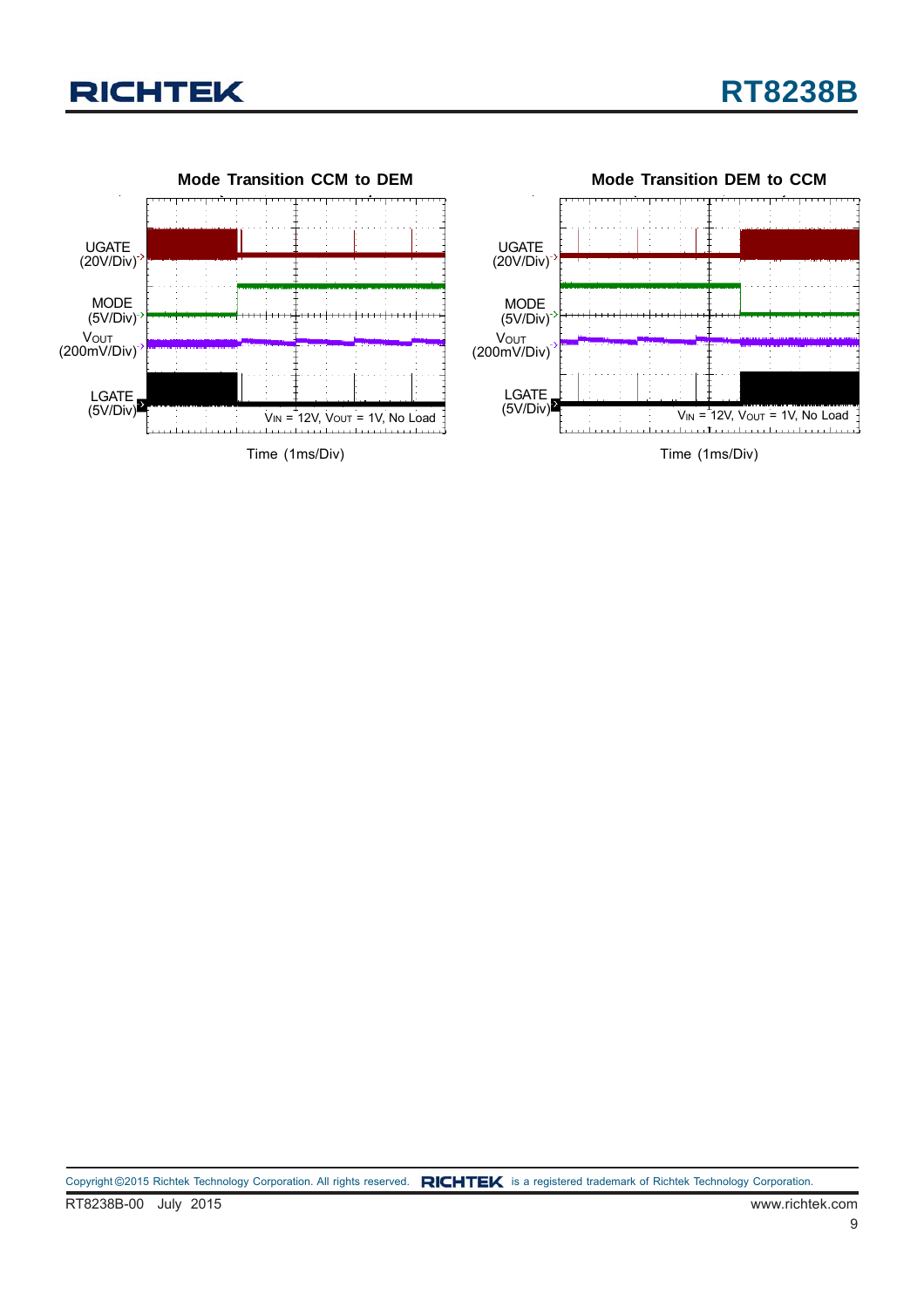

### **Application Information**

The RT8238B PWM controller provides high efficiency, excellent transient response, and high DC output accuracy needed for stepping down high voltage batteries to generate low voltage CPU core, I/O, and chipset RAM supplies in notebook computers. Richtek Mach Response<sup>™</sup> technology is specifically designed for providing 100ns "instant-on" response to load steps while maintaining a relatively constant operating frequency and inductor operating point over a wide range of input voltages. The topology circumvents the poor load transient timing problems of fixed frequency current mode PWMs while avoiding the problems caused by widely varying switching frequencies in conventional constant on-time and constant off-time PWM schemes. The DRVTM mode PWM modulator is specifically designed to have better noise immunity for such a single output application.

#### **PWM Operation**

The Mach Response<sup>™</sup> DRV<sup>™</sup> mode controller relies on the output filter capacitor's Effective Series Resistance (ESR) to act as a current sense resistor, so the output ripple voltage provides the PWM ramp signal. Referring to the function block diagram, the synchronous UGATE driver will be turned on at the beginning of each cycle. After the internal one shot timer expires, the UGATE driver will be turned off. The pulse width of this one shot is determined by the converter's input voltage and the output voltage to keep the frequency fairly constant over the input voltage range. Another one shot sets a minimum off-time (400ns typ.).

#### **On-Time Control**

The on-time one-shot comparator has two inputs. One input looks at the output voltage, while the other input samples the input voltage and converts it to a current. This input voltage proportional current is used to charge an internal on-time capacitor. The on-time is the time required for the voltage on this capacitor to charge from zero volts to VOUT, thereby making the on-time of the high side switch directly proportional to the output voltage and inversely proportional to the input voltage. The implementation results in a nearly constant switching frequency without the need of a clock generator.

$$
t_{ON} = \frac{8.8p \times R_{TON} \times V_{OUT}}{(V_{IN} - 0.5)}
$$

where  $R_{TON}$  is the resistor connected from the input supply  $(V_{IN})$  to the TON pin.

And then the switching frequency is :

OUT Frequency =  $\frac{\text{VOUT}}{\text{VIN} \times \text{t}_{\text{ON}}}$ 

#### **Mode Selection Operation**

DEM (Diode Emulation Mode) and ASM (Audio Skipping Mode) operation can be enabled by driving the tri-state MODE pin to a logic high level. The RT8238B can switch operation into DEM when the MODE pin is pulled up to 5V. If MODE is pulled to 2.5V, the controller will switch operation into ASM. Finally, if the pin is pulled to GND, the RT8238B will operate in CCM mode.

#### **Diode Emulation Mode**

In diode emulation mode, the RT8238B automatically reduces switching frequency at light load conditions to maintain high efficiency. This reduction of frequency is achieved smoothly and without increasing VOUT ripple or load regulation. As the output current decreases from heavy load condition, the inductor current is also reduced, and eventually comes to the point that its valley touches zero current, which is the boundary between continuous conduction and discontinuous conduction modes. By emulating the behavior of diodes, the low side MOSFET allows only partial of negative current when the inductor freewheeling current reach negative. As the load current is further decreased, it takes longer and longer to discharge the output capacitor to the level than requires the next "ON" cycle. The on-time is kept the same as that in the heavy load condition. In reverse, when the output current increases from light load to heavy load, the switching frequency increases to the preset value as the inductor current reaches the continuous condition. The transition load point to the light load operation can be calculated as follows (Figure 1) :

$$
I_{LOAD} \approx \frac{(V_{IN} - V_{OUT})}{2L} \times t_{ON}
$$

where  $t_{ON}$  is On-time.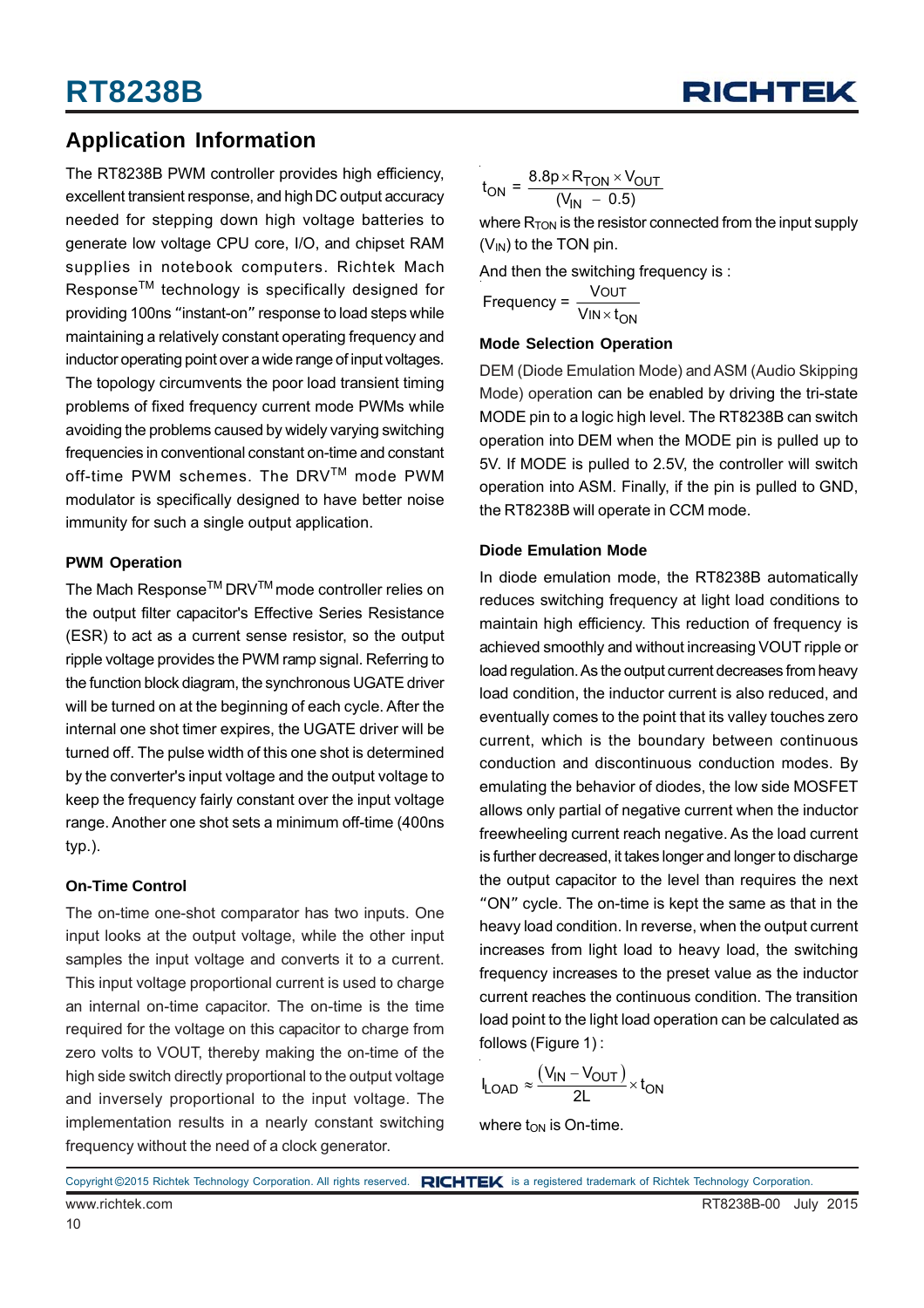# **RT8238B**



Figure 1. Boundary Condition of CCM/DEM

The switching waveforms may appear noisy and asynchronous when light loading causes diode emulation operation, but this is a normal operating condition that results in high light load efficiency. Trade offs in DEM noise vs. light load efficiency is made by varying the inductor value. Generally, low inductor values produce a broader efficiency vs. load curve, while higher values result in higher full load efficiency (assuming that the coil resistance remains fixed) and less output voltage ripple. The disadvantages for using higher inductor values include larger physical size and degrade load transient response (especially at low input voltage levels).

### **Audio-Skipping Mode**

When the MODE pin is pulled to 2.5V, the controller operates in audio skipping mode with a minimum switching frequency of 25kHz. This mode eliminates audio-frequency modulation that would otherwise be present when a lightly loaded controller automatically skips pulses. In audio skipping mode, the low side switch gate driver signal is ORed with an internal oscillator (>25kHz). Once the internal oscillator is triggered, the audio skipping controller pulls LGATE logic high, turning on the low side MOSFET to induce a negative inductor current. After the output voltage rises above  $V_{RFE}$ , the controller turns off the low side MOSFET (LGATE pulled logic low) and triggers a constant on-time operation (UGATE driven logic high). When the on-time operation expires, the controller reenables the low side MOSFET until the inductor current drops below the zero-crossing threshold.

### **Forced-CCM Mode**

The low noise, forced-CCM mode (MODE = GND) disables the zero-crossing comparator, which controls the low side switch on-time. This causes the low side gate drive waveform to become the complement of the high side gate drive waveform. This in turn causes the inductor current to reverse at light loads as the PWM loop to maintain a duty ratio  $V_{\text{OUT}}/V_{\text{IN}}$ . The benefit of forced-CCM mode is to keep the switching frequency fairly constant, but it comes at a cost. The no load battery current can be up to 10mA to 40mA, depending on the external MOSFETs.

### **Current Limit Setting (OCP)**

The RT8238B has cycle-by-cycle current limiting control. The current limit circuit employs a unique "valley" current sensing algorithm. If PHASE voltage plus the current-limit threshold is below zero, the PWM is not allowed to initiate a new cycle (Figure 2). In order to provide both good accuracy and a cost effective solution, the RT8238B supports temperature compensated MOSFET  $R_{DS(ON)}$ sensing. The CS pin should be connected to GND through the trip voltage setting resistor,  $R_{CS}$ . With the 10 $\mu$ A CS terminal source current,  $I_{CS}$ , and the setting resistor,  $R_{CS}$ the CS trip voltage,  $V_{CS}$ , can be calculated as shown in the following equation.

 $V_{CS}$  (mV) = R<sub>CS</sub> (kΩ) x 10 (μA) x (1 / 10)

Inductor current is monitored by the voltage between the PGND pin and the PHASE pin, so the PHASE pin should be connected to the drain terminal of the low side MOSFET. I<sub>CS</sub> has positive temperature coefficient to compensate the temperature dependency of the  $R_{DS(ON)}$ . PGND is used as the positive current sensing node so PGND should be connected to the source terminal of the bottom MOSFET.

As the comparison is done during the OFF state,  $V_{CS}$ sets the valley level of the inductor current. Thus, the load current at over current threshold, ILOAD oc, can be calculated as follows.

$$
I_{\text{LOAD\_OC}} = \frac{V_{\text{CS}}}{R_{\text{DS}(\text{ON})}} + \frac{I_{\text{Ripple}}}{2}
$$

$$
= \frac{V_{\text{CS}}}{R_{\text{DS}(\text{ON})}} + \frac{1}{2 \times L \times f} \times \frac{(V_{\text{IN}} - V_{\text{OUT}}) \times V_{\text{OUT}}}{V_{\text{IN}}}
$$

RT8238B-00 July 2015 www.richtek.com Copyright ©2015 Richtek Technology Corporation. All rights reserved. RICHTEK is a registered trademark of Richtek Technology Corporation.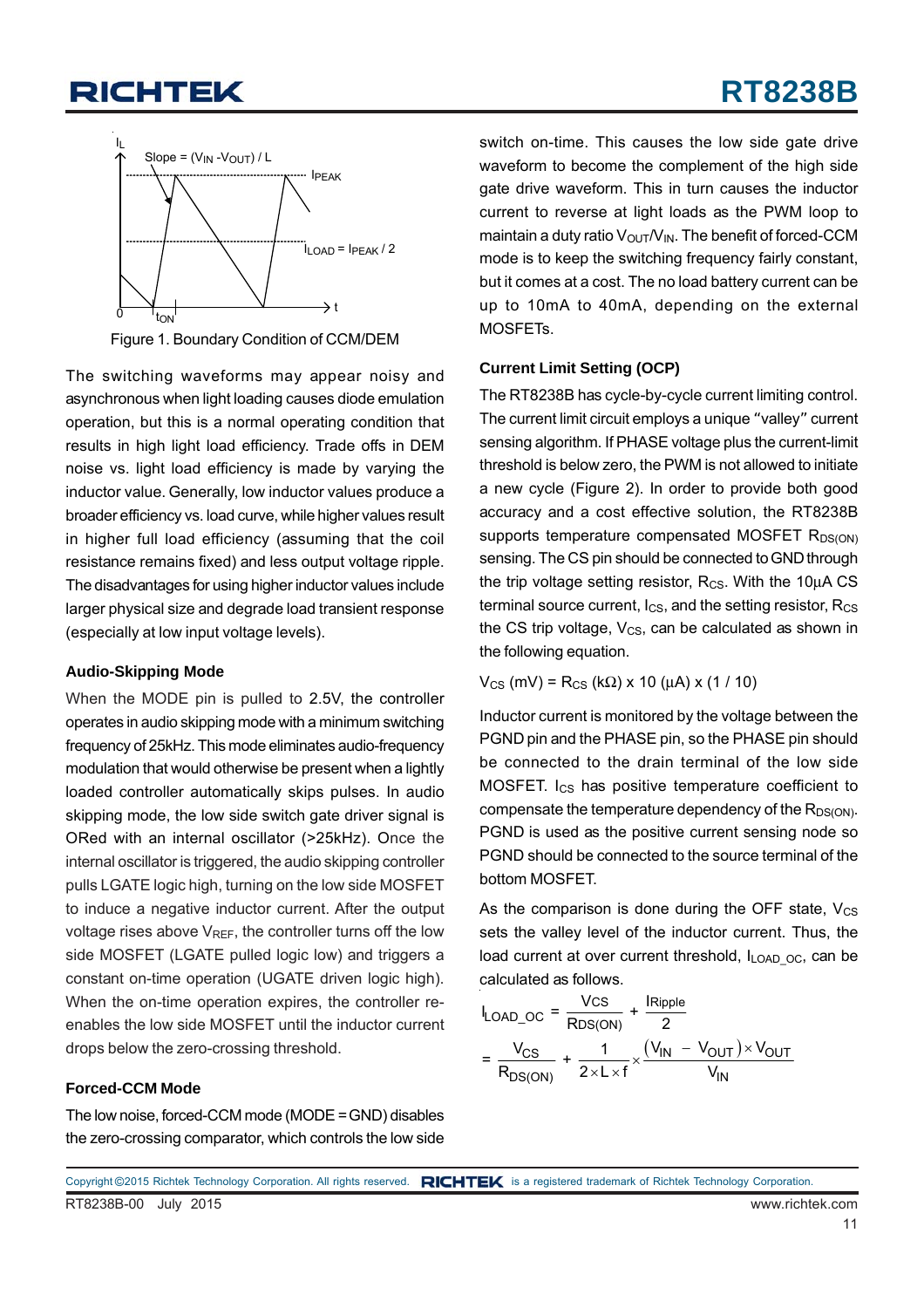# **RT8238B**





Figure 2. Valley Current-Limit

### **MOSFET Gate Driver (UGATE, LGATE)**

The high side driver is designed to drive high current, low  $R_{DS(ON)}$  N-MOSFET (s). When configured as a floating driver, 5V bias voltage is delivered from the VDDP supply. The average drive current is proportional to the gate charge at  $V_{\text{GS}}$  = 5V times switching frequency. The instantaneous drive current is supplied by the flying capacitor between BOOT and PHASE pins. A dead time to prevent shoot through is internally generated between high side MOSFET off to low side MOSFET on and low side MOSFET off to high side MOSFET on. The low side driver is designed to drive high current, low  $R_{DS(ON)}N-MOSFET$  (s). The internal pull down transistor that drives LGATE low is robust, with a 0.8Ω typical on resistance. A 5V bias voltage is delivered from the VDDP supply. The instantaneous drive current is supplied by the flying capacitor between VDDP and GND.

For high current applications, some combinations of high and low side MOSFETs might be encountered that will cause excessive gate drain coupling, which can lead to efficiency killing, EMI-producing shoot through currents. This is often remedied by adding a resistor in series with BOOT, which increases the turn-on time of the high side MOSFET without degrading the turn-off time (Figure 3).



Figure 3. Reducing the UGATE Rise Time

### **Power Good Output (PGOOD)**

The power good output is an open drain output and requires a pull-up resistor. When the output voltage is 25% above or 10% below its set voltage, PGOOD gets pulled low. It is held low until the output voltage returns to within these tolerances once more. In soft-start, PGOOD is actively held low and is allowed to transition high until soft-start is over and the output reaches 93% of its set voltage. There is a 2.5μs delay built into PGOOD circuitry to prevent false transitions.

### **POR, UVLO and Soft-Start**

Power On Reset (POR) occurs when VCC rises above to approximately 3.9V, the RT8238B will reset the fault latch and preparing the PWM for operation. Below 3.7  $V_{(MIN)}$ , the VCC Under Voltage Lockout (UVLO) circuitry inhibits switching by keeping UGATE and LGATE low. A built-in soft-start is used to prevent surge current from power supply input after EN is enabled. A current ramping up limit threshold can eliminate the  $V_{OUT}$  folded-back in the softstart duration. The typical soft-start duration is 900μs.

### **Output Over Voltage Protection (OVP)**

The output voltage can be continuously monitored for over voltage protection. When the output voltage exceeds 25% of the set voltage threshold, over voltage protection is triggered and the low side MOSFET is latched on. This activates the low side MOSFET to discharge the output capacitor. The RT8238B is latched once OVP is triggered and can only be released by VCC or EN power-on reset. There is a 5μs delay built into the over voltage protection circuit to prevent false transitions.

### **Output Under Voltage Protection (UVP)**

The output voltage can be continuously monitored for under voltage protection. When the output voltage is less than 70% of the set voltage threshold, under voltage protection is triggered and then both UGATE and LGATE gate drivers are forced low. During soft-start, the UVP blanking time is 4.5ms.

### **Output Voltage Setting (FB)**

The output voltage can be adjusted from 0.5V to 3.3V by setting the feedback resistor R1 and R2 (Figure 4). Choose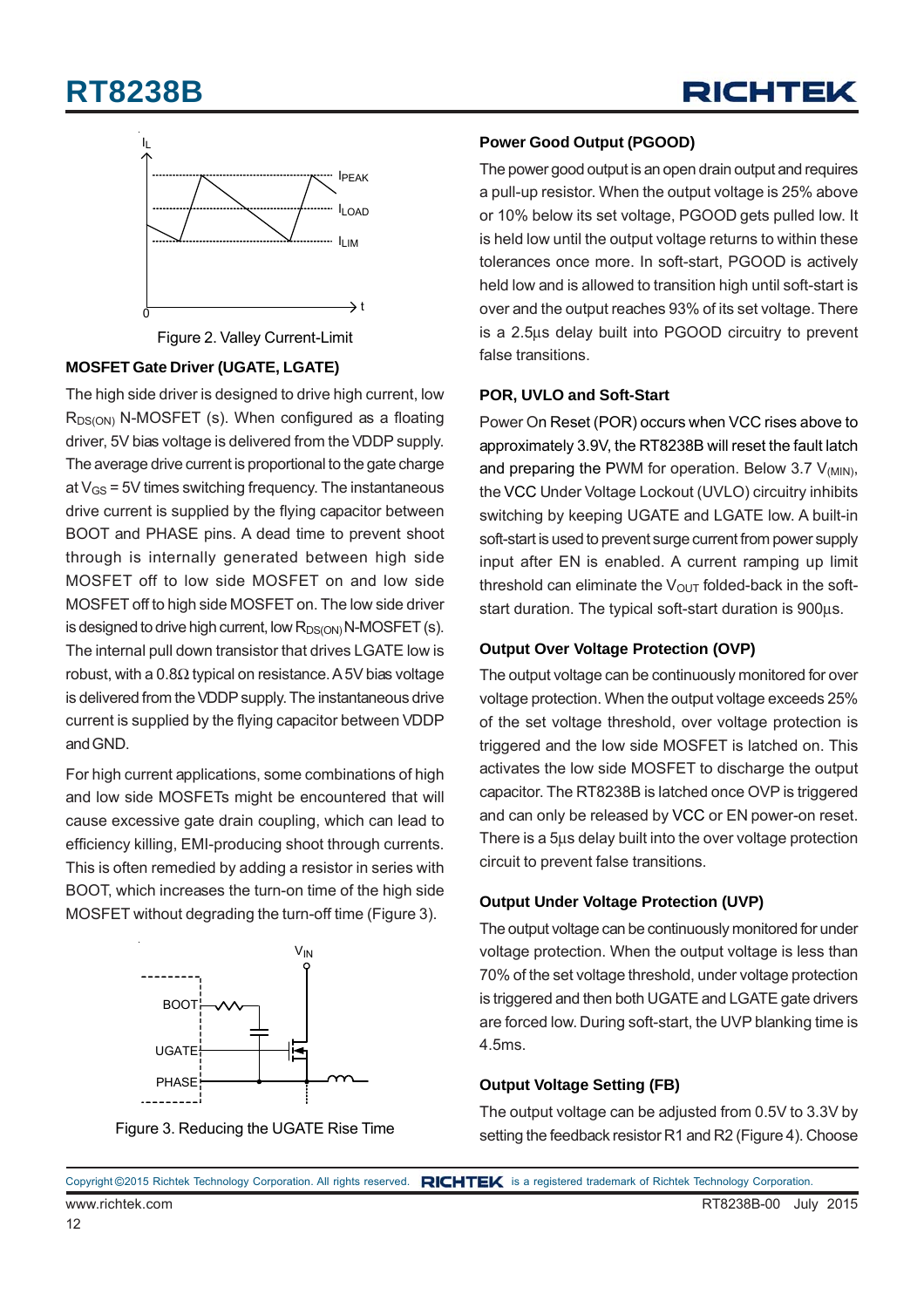R2 to be approximately 10kΩ, and solve for R1 using the equation :



Figure 4. Setting VOUT with a Resistor-Divider

### **Output Inductor Selection**

The switching frequency (on-time) and operating point (% ripple or LIR) determine the inductor value as follows :

$$
L = \frac{T_{ON} \times (V_{IN} - V_{OUT})}{L_{IR} \times I_{LOAD(MAX)}}
$$

where  $\mathsf{L}_{\text{IR}}$  is the ratio of peak-of-peak ripple current to the maximum average inductor current. Find a low pass inductor having the lowest possible DC resistance that fits in the allowed dimensions. Ferrite cores are often the best choice, although powdered iron is inexpensive and can work well at 200kHz. The core must be large enough and not to saturate at the peak inductor current ( $I_{\text{PEAK}}$ ):

$$
I_{\text{PEAK}} = I_{\text{LOAD(MAX)}} + \left[ \left( \frac{L_{\text{IR}}}{2} \right) \times I_{\text{LOAD(MAX)}} \right]
$$

#### **Output Capacitor Selection**

The output filter capacitor must have low enough Equivalent Series Resistance (ESR) to meet output ripple and loadtransient requirements, yet have high enough ESR to satisfy stability requirements. The output capacitance must also be high enough to absorb the inductor energy while transiting from full-load to no-load conditions without tripping the overvoltage fault latch.

Although Mach Response<sup>™</sup> DRV<sup>™</sup> dual ramp valley mode provides many advantages such as ease-of-use, minimum external component configuration, and extremely short response time, due to not employing an error amplifier in the loop, a sufficient feedback signal needs to be provided by an external circuit to reduce the jitter level. The required

signal level is approximately 15mV at the comparing point. This generates  $V_{\text{Rinole}} = (V_{\text{OUT}}/0.75) \times 15 \text{mV}$  at the output node. The output capacitor ESR should meet this requirement.

#### **Output Capacitor Stability**

Stability is determined by the value of the ESR zero relative to the switching frequency. The point of instability is given by the following equation :

$$
f_{ESR} = \frac{1}{2 \times \pi \times ESR \times C_{OUT}} \leq \frac{f_{SW}}{4}
$$

Do not put high value ceramic capacitors directly across the outputs without taking precautions to ensure stability. Large ceramic capacitors can have a high-ESR zero frequency and cause erratic and unstable operation. However, it is easy to add sufficient series resistance by placing the capacitors a couple of inches downstream from the inductor and connecting VOUT or FB divider close to the inductor. There are two related but distinct ways including double pulsing and feedback loop instability to identify the unstable operation. Double pulsing occurs due to noise on the output or because the ESR is too low that there is not enough voltage ramp in the output voltage signal. This "fools" the error comparator into triggering a new cycle immediately after a 400ns minimum off-time period has expired. Double pulsing is more annoying than harmful, resulting in nothing worse than increased output ripple. However, it may indicate the possible presence of loop instability, which is caused by insufficient ESR. Loop instability can result in oscillation at the output after line or load perturbations that can trip the over voltage protection latch or cause the output voltage to fall below the tolerance limit. The easiest method for stability checking is to apply a very zero-to-max load transient and carefully observe the output voltage ripple envelope for overshoot and ringing. It helps to simultaneously monitor the inductor current with AC probe. Do not allow more than one ringing cycle after the initial step-response underor over shoot.

#### **Thermal Considerations**

For continuous operation, do not exceed absolute maximum operation junction temperature. The maximum power dissipation depends on the thermal resistance of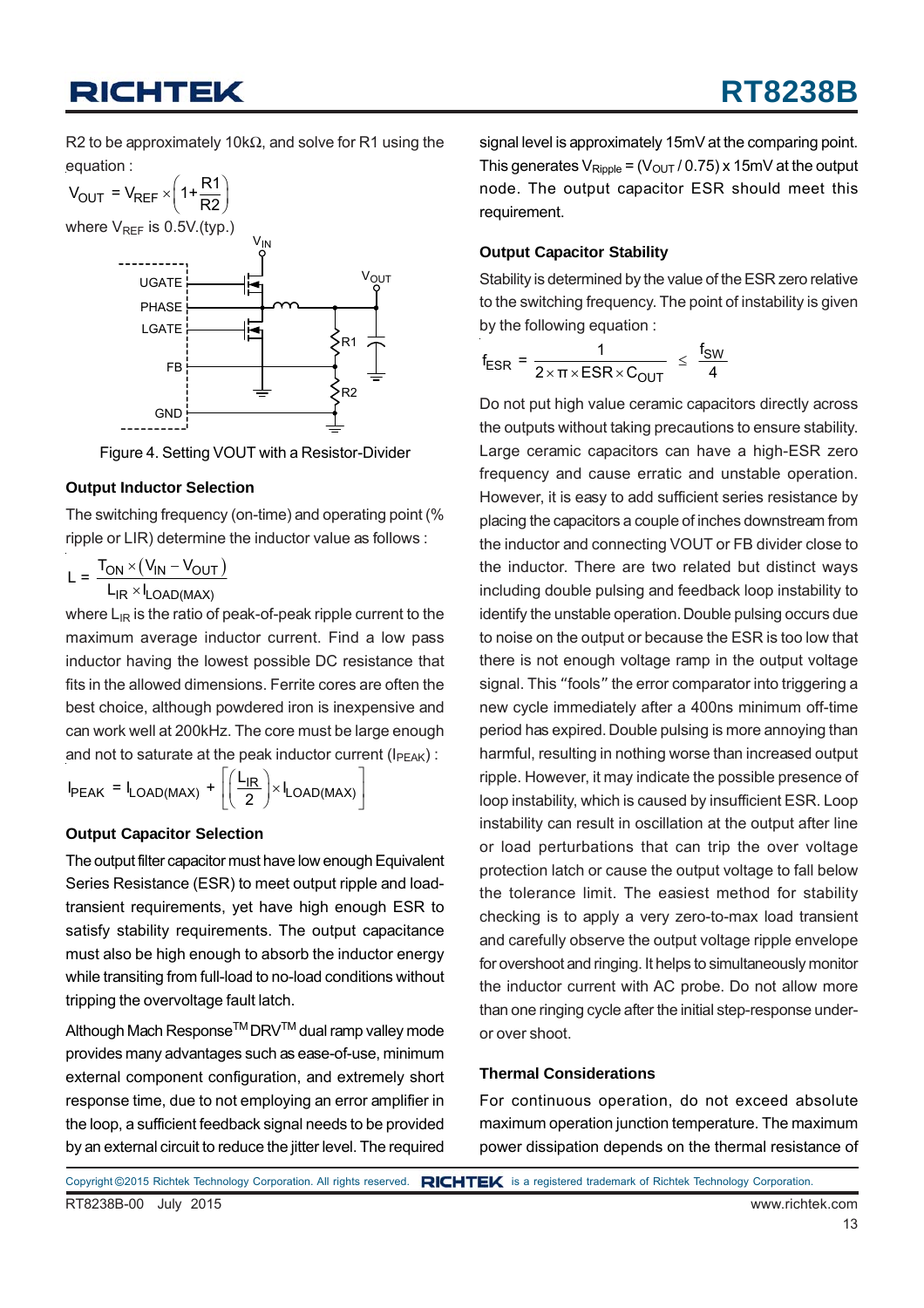IC package, PCB layout, the rate of surroundings airflow and temperature difference between junction to ambient. The maximum power dissipation can be calculated by following formula :

 $P_{D(MAX)} = (T_{J(MAX)} - T_A) / \theta_{JA}$ 

where  $T_{J(MAX)}$  is the maximum operation junction temperature 125 $\textdegree$ C, T<sub>A</sub> is the ambient temperature and the  $\theta_{JA}$  is the junction to ambient thermal resistance.

For recommended operating conditions specification of RT8238B, the maximum junction temperature is 125°C and  $T_A$  is the ambient temperature. The junction to ambient thermal resistance,  $θ_{JA}$ , is layout dependent. For WQFN-12L 2x2 packages, the thermal resistance,  $\theta_{JA}$ , is 165°C/ W on a standard JEDEC 51-3 single-layer thermal test board. The maximum power dissipation at  $T_A = 25^{\circ}C$  can be calculated by the following formula:

 $P_{D(MAX)} = (125 °C – 25 °C) / (165 °C/W) = 0.606 W$  for

WQFN-12L 2x2 package

The maximum power dissipation depends on the operating ambient temperature for fixed  $T_{J(MAX)}$  and thermal resistance,  $θ_{JA}$ . For the RT8238B package, the derating curve in Figure 5 allows the designer to see the effect of rising ambient temperature on the maximum power dissipation.



Figure 5. Derating Curves for RT8238B Packages

### **Layout Considerations**

Layout is very important in high frequency switching converter design. If the layout is designed improperly, the PCB could radiate excessive noise and contribute to the converter instability. The following points must be followed for a proper layout of RT8238B.

- Connect a filter capacitor to VCC,  $1\mu$ F to  $4.7\mu$ F range is recommended. Place the filter capacitor close to the IC.
- $\triangleright$  Keep current limit setting network as close as possible to the IC. Routing of the network should avoid coupling to high voltage switching node.
- Connections from the drivers to the respective gate of the high side or the low side MOSFET should be as short as possible to reduce stray inductance.
- All sensitive analog traces and components such as MODE, FB, GND, EN, PGOOD, CS, VCC, and TON should be placed away from high voltage switching nodes such as PHASE, LGATE, UGATE, or BOOT nodes to avoid coupling. Use internal layer (s) as ground plane (s) and shield the feedback trace from power traces and components.
- ▶ Current sense connections must always be made using Kelvin connections to ensure an accurate signal, with the current limit resistor located at the device.
- ▶ Power sections should connect directly to ground plane (s) using multiple vias as required for current handling (including the chip power ground connections). Power components should be placed to minimize loops and reduce losses.